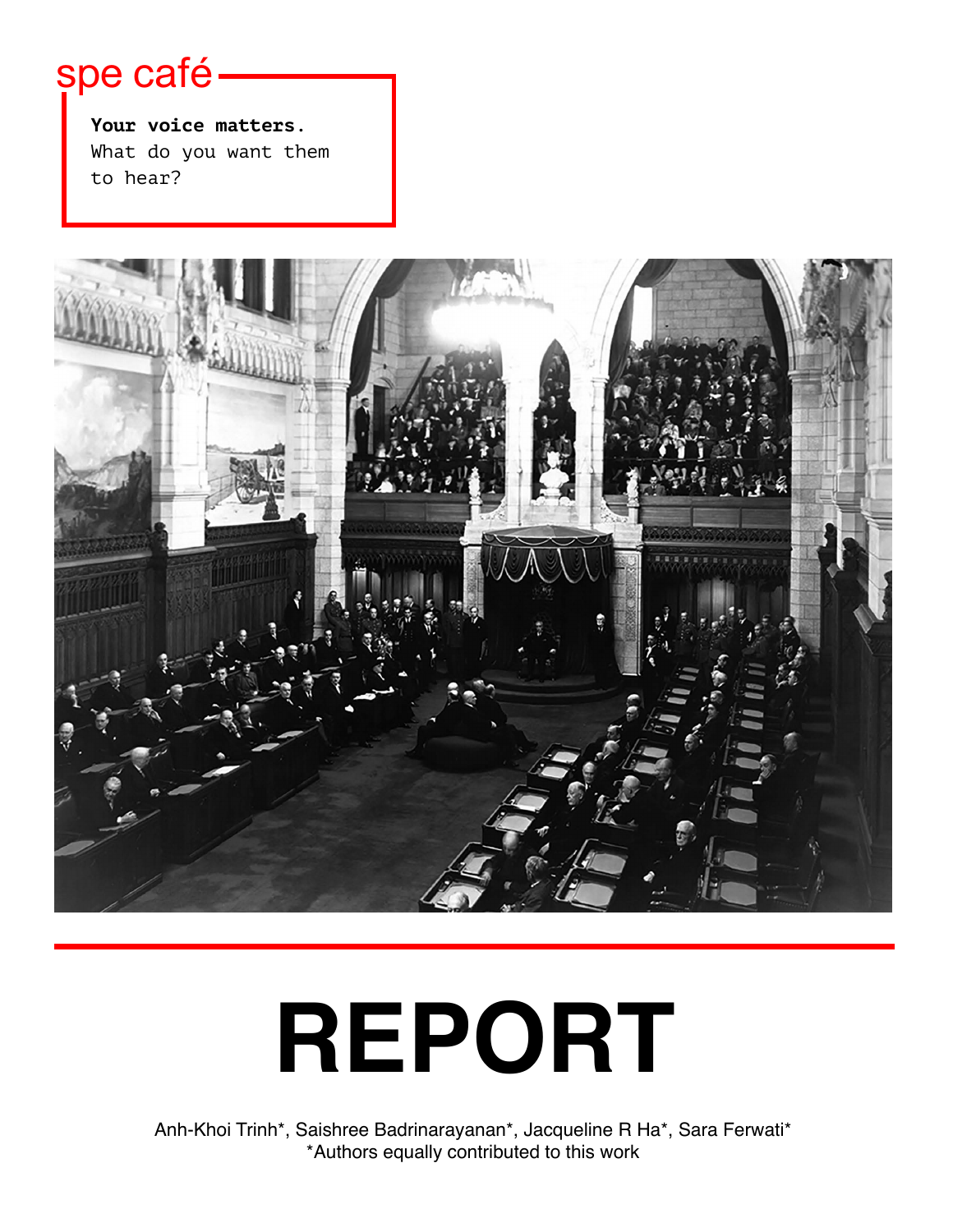#### Executive Summary

*Science and Policy Exchange (SPE)* conducted a "*SPECafe: Your voice matters. What do you want them to hear?"* event on April 4, 2019. The goal was to identify key concerns affecting doctoral students and graduates, postdoctoral fellows (PDF), and early career researchers (ECRs). This report summarizes these issues, offers recommendations to Members of Parliament (MP) and provides guidelines for research trainees to advocate for their interests before the government.

#### **Funding**

- Concerns
	- Federal funding opportunities and values have only marginally improved in the past decade.
	- Without a scholarship, the minimum stipend of students falls below a Canadian minimum wage salary.
	- Federal funding opportunities for international students are lacking.
- Recommendations
	- $\circ$  Continuing the efforts to meet the standards for graduate scholarship funding recommended by the [Fundamental](http://www.sciencereview.ca/eic/site/059.nsf/eng/home) Science Review (FSR) to allow for an increase in the number of available awards *and* the value of the awards to compensate for inflation.
	- Increasing funding opportunities and benefits for international students.
	- Additional recommendations can be found in the FSR report and in our SPE open [letter](http://sp-exchange.ca/images/events/Letter%20Dec%2010%202018%20ENG.pdf) to Prime Minister Trudeau.

#### **PhD student & Postdoctoral Fellow (PDF) Labour Laws**

- Concerns
	- $\circ$  The classification of PDFs is too broad, having a status that falls between student and worker. As a consequence, benefits can be lacking in many cases.
	- PhD student benefits and labor security are reliant on student associations, as opposed to federally recognized labor unions.
	- Support for mental wellbeing is insufficient.
- Recommendations
	- Regardless of status and source of funding, ensure that all PDFs are met with employee insurance benefits.
	- Providing support for PDFs and PhDs to explore different avenues in academia, private or public sectors by incentivizing Principal Investigators (PIs) to support this effort.
	- Providing easy access to mental health support structures for students and PDFs by ensuring that all universities have a system in place to deal with emergencies (either [outsource](https://www.universityaffairs.ca/news/news-article/outsourcing-mental-health-counselling-slowly-expands-canadian-universities/) therapy and counselling or have mental health professionals available on site) and overall care.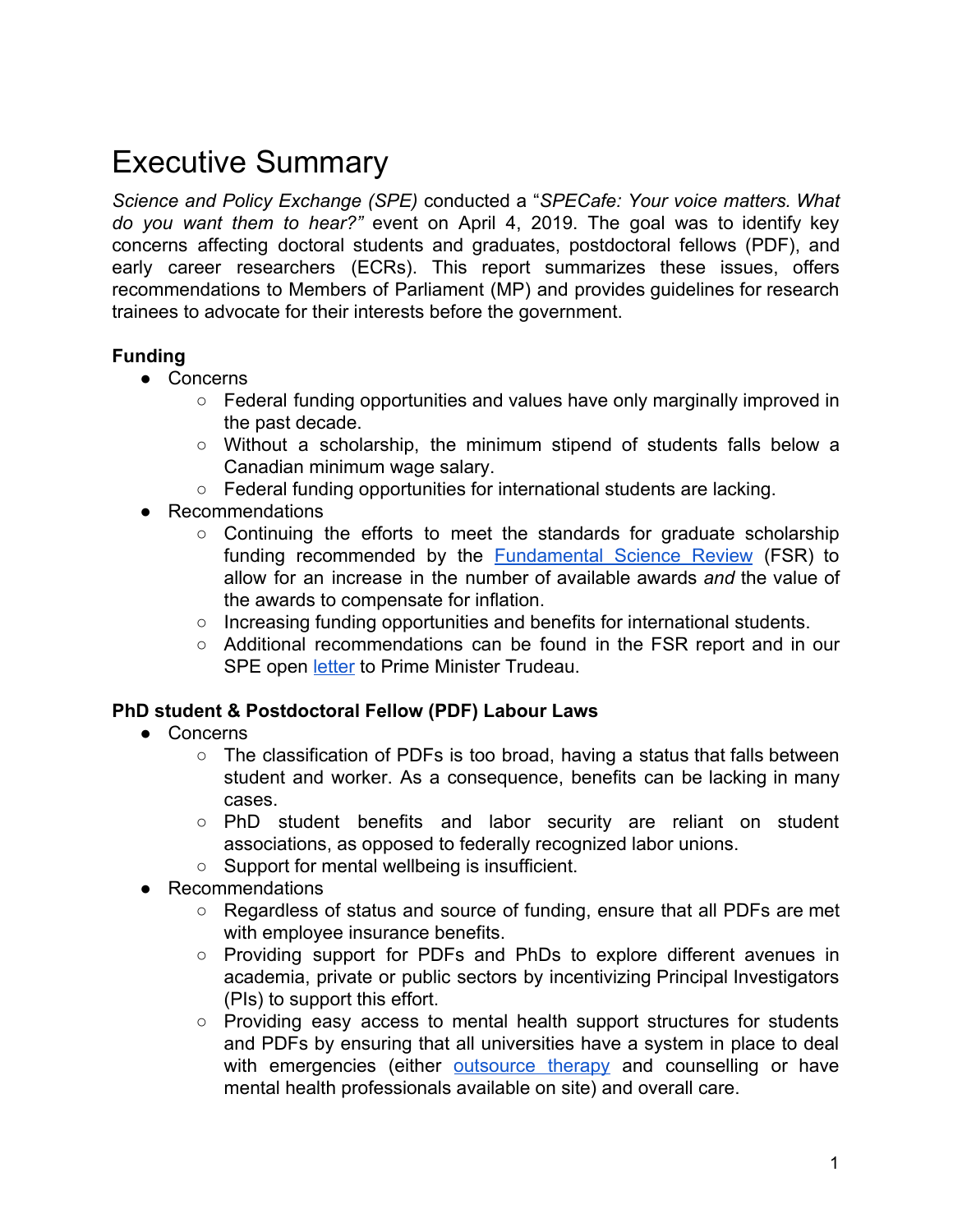○ Providing better pay for trainees, which can be achieved both by raising the value of federal stipends in general or further increasing the number of government awards. In 2019, the Canadian federal government's investment of \$114M to its tri-council agencies has provided some relief, however more needs to be done to at least help a subset of the trainee population.

#### **Professional Development**

- Concerns
	- Research trainees perceive a lack of professional development opportunities.
	- There are inadequate incentives for PIs to promote professional development opportunities for their trainees.
- Recommendations
	- Increasing institution support and funding for transformative programs that incentivize the implementation and integration of experiential professional development training in PhD curriculums.
	- Implementing individual development plans (IDPs) early in PhD training and increasing networking opportunities of diverse career paths.
	- Increasing the number and availability of national, provincial, or institution specific immersive initiatives for PhD students and PDFs similar to Mitacs, Government of Canada Natural Resources Canada Post-Doctoral Fellowships, and the John Molson School of Business Life Sciences Entrepreneurial Program.
	- Opening the dialogue between PIs, post-secondary institutions, government, non-governmental organizations, employers, and other stakeholders regarding the employability of PhD graduates, the status of PhDs on the job market and the adaptation of the academic training programs to the evolving job market.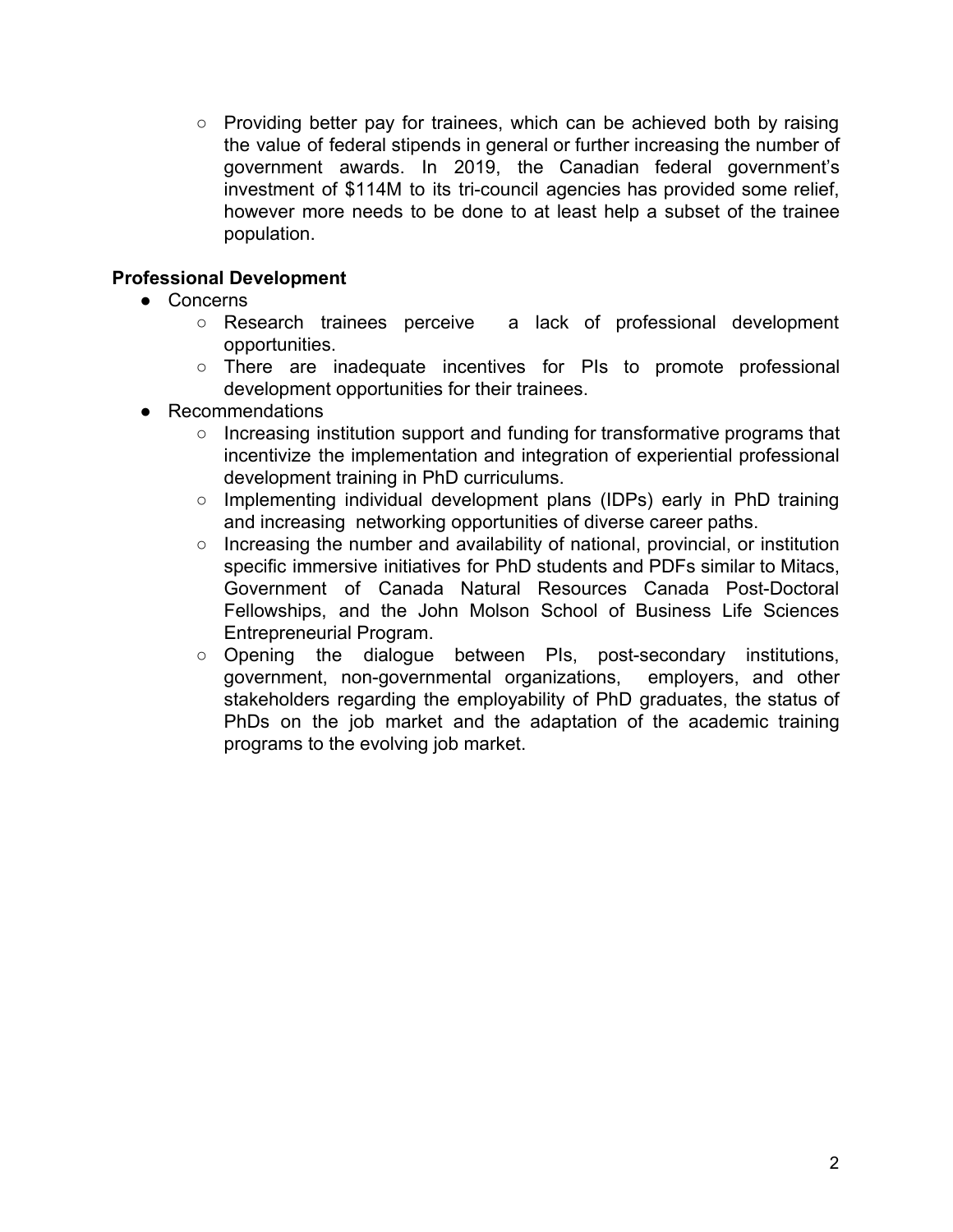## INTRODUCTION

The "*SPECafe: Your voice matters. What do you want them to hear?"* was held on April 4, 2019 to open discussions with the Montreal public, PhD trainees, and Post-Doctoral Fellows (PDFs) on how to engage our provincial MLAs and federal MPs about the current landscape of Canadian science education and policy. The objectives of this *SPECafe* was two-fold: 1) learn about the Canadian government structure and the responsibilities of our elected representatives to their constituents and 2) identify key issues in science policy and brainstorm how to effectively communicate these issues with our local/provincial/federal representatives.

There were approximately 20 attendees, primarily representing current MSc/PhD trainees, PhD graduates, and PDFs from health sciences, natural sciences, and engineering.

The *SPECafe* platform opened a round table discussion based on the following questions:

- 1. What barriers do you face in your scientific discipline ?
	- a. Are these barriers systematic? At which level ie. institutional, provincial or federal?
- 2. How can your identified barriers be addressed by the federal government?
- 3. What are the most effective methods to advocate for your scientific discipline in the upcoming election in the context of the identified barriers?

The following report provides background information and summarizes the key concerns reported by the *SPECafe* participants, along with their recommendations on how to address them.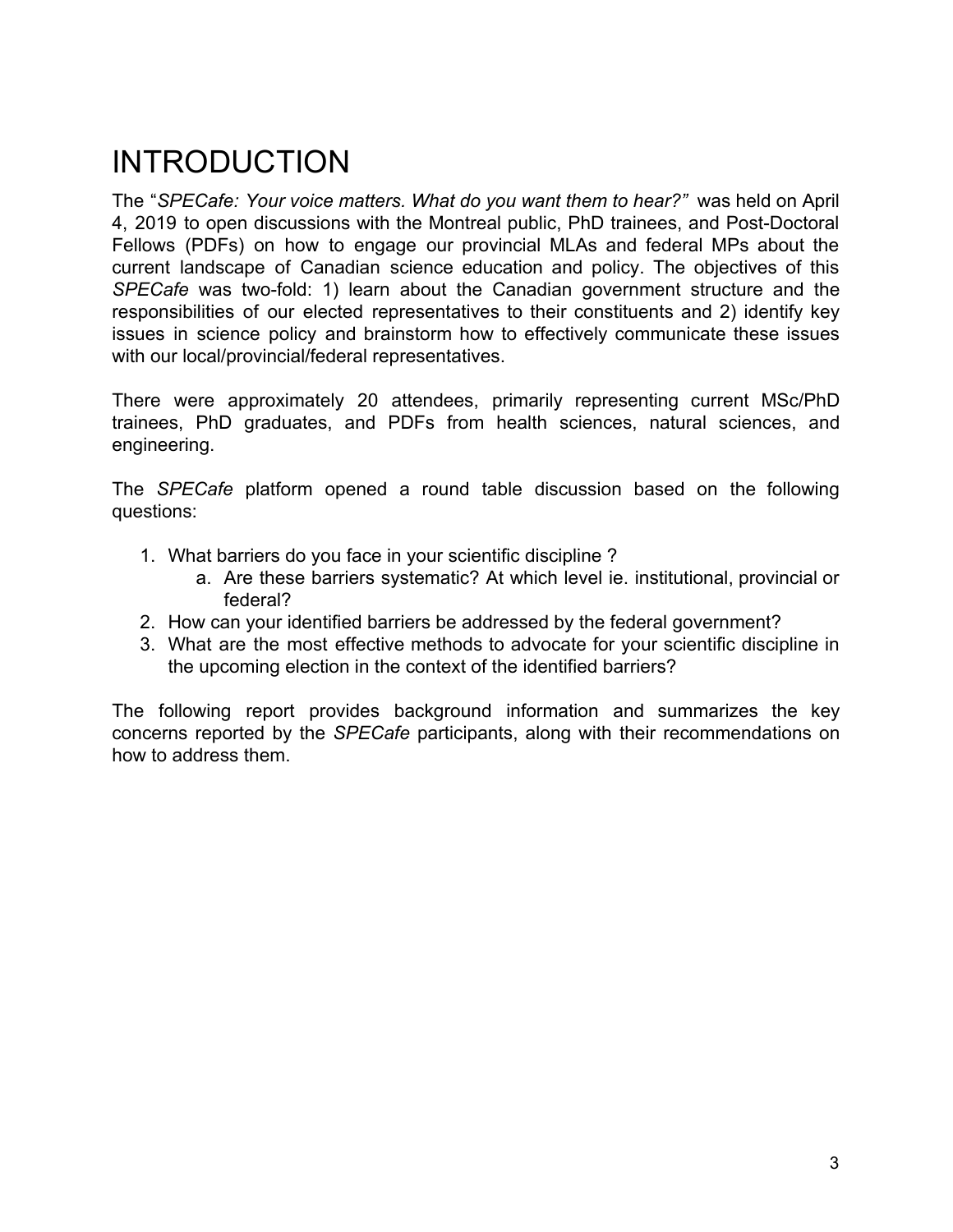## GRADUATE SCHOLARSHIPS FUNDING

In its 2019 [Budget,](https://www.budget.gc.ca/2019/docs/plan/budget-2019-en.pdf) the federal government invested over \$114M over 5 years, with \$26.5M/year allocated to its tri-council agencies: Canadian Institutes of Health Research (CIHR), Natural Sciences and Engineering Research Council (NSERC) and Social Sciences and Humanities Research Council (SSHRC). This amounts to an additional 500 MSc and 163 doctoral scholarships awarded yearly. While the funding increase was applauded by the research community, it represents only two-thirds of the recommended investment proposed by Fundamental Science Review (FSR) 2017 [report](http://www.sciencereview.ca/eic/site/059.nsf/eng/home)<sup>[1](http://www.sciencereview.ca/eic/site/059.nsf/eng/home)</sup>

The 2017 FSR report highlighted that in the past ten years, there had been no increase in the number of core graduate awards. This is despite a 38% increase in the number of full-time doctoral students between 2006-07 and 2013-14. Moreover, the value of the Canadian Graduate Scholarship (CGS) awards remain unchanged since their inception in 2003, resulting in a 25% decline in value due to inflation.

In 2018, the *Science & Policy Exchange (SPE)* National Survey on [Graduate](http://sp-exchange.ca/events/survey/) Student & Postdoc [Funding](http://sp-exchange.ca/events/survey/) echoed both the FSR report and the voices of *SPECafe* participants, with 70% of respondents finding it difficult to find funding to study or work in Canada. Ninety percent of respondents (both PhD trainees and PDFs) identified benefits to obtaining financial support through awards and grants rather than from their supervisor. Students also asked for the number of awards to be increased, and that the value of awards should be adjusted to the cost of living per region. Furthermore, 80% of respondents believe that there are not enough awards for international students. After accounting for tuition fees, the average student stipend (without a scholarship) falls to just below [\\$20k/year](https://blog.scienceborealis.ca/ramen-and-research-how-stem-graduate-students-pay-for-school/), which is less than a full-time minimum wage [employment](http://srv116.services.gc.ca/dimt-wid/sm-mw/rpt1.aspx) in [Canada](http://srv116.services.gc.ca/dimt-wid/sm-mw/rpt1.aspx), f[or](https://blog.scienceborealis.ca/ramen-and-research-how-stem-graduate-students-pay-for-school/) both MSc and PhD students. While this could be considered acceptable if research trainees were working less than full-time, the reality is that most work a large number of hours as they make up a significant portion of the laboratory workforce. Thus, finding additional income through alternative employment is difficult and often times discouraged. In addition, the majority of trainees report difficulties in [maintaining](https://www.nature.com/nature/journal/v550/n7677/full/nj7677-549a.html#link-groups) a healthy [work-life](https://www.nature.com/nature/journal/v550/n7677/full/nj7677-549a.html#link-groups) balance. Therefore, it is not surprising that students turn to government assistance to provide increased funding opportunities for academic research.

With these concerns and observations, we propose the following recommendations to the MPs:

1. Meeting the FSR recommended standards for graduate scholarship funding to allow for an increase in the number of available awards *and* the value of the awards to compensate for inflation.

<sup>1</sup> Written by Advisory Panel on Federal Support for Fundamental Science outlining a comprehensive agenda to strengthen the foundations of Canadian research.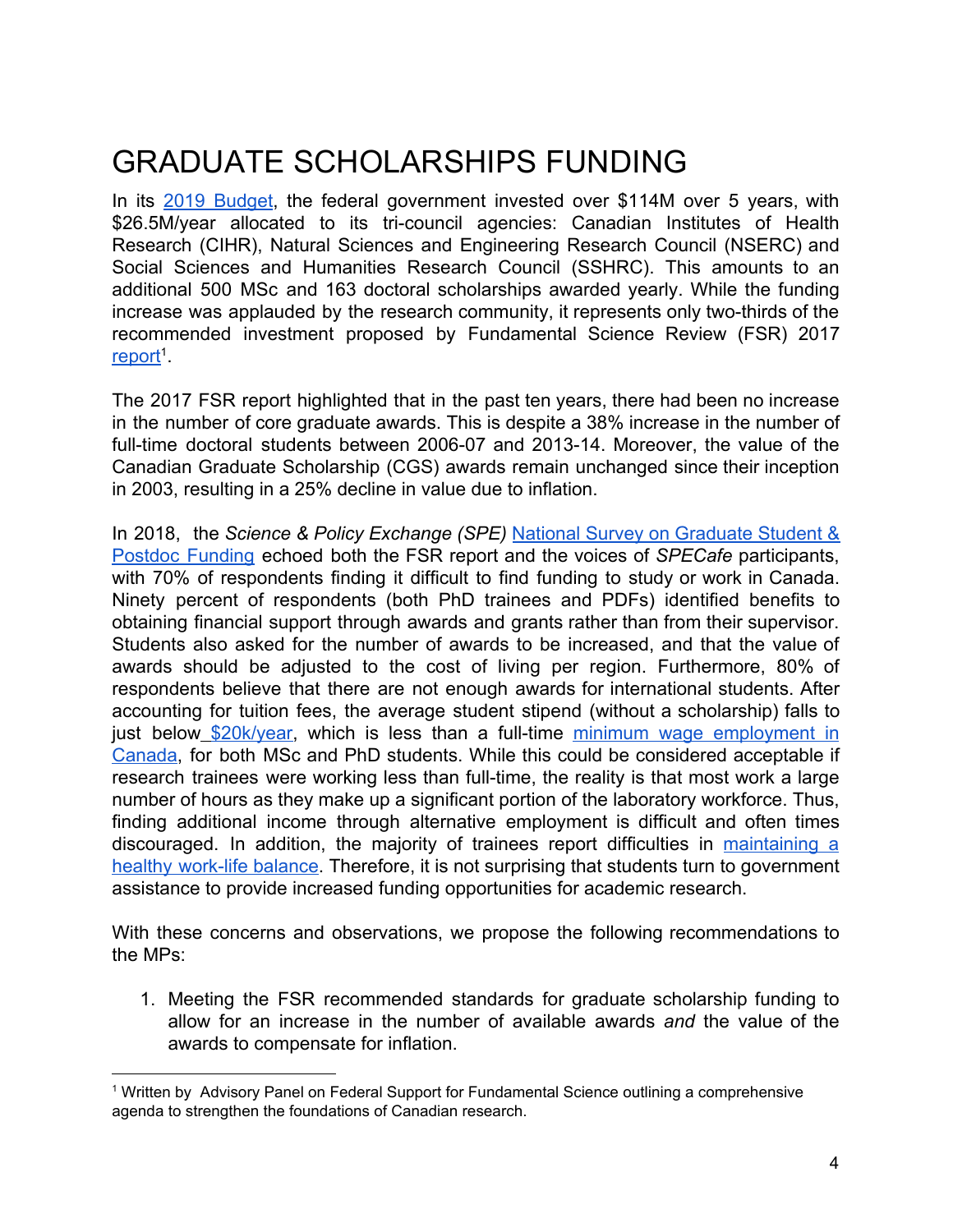- 2. Increasing funding opportunities for international students.
- 3. Additional recommendations can be found in the FSR report and in our open [letter](http://sp-exchange.ca/images/events/Letter%20Dec%2010%202018%20ENG.pdf) to Prime Minister Trudeau.

### PhD STUDENT & POSTDOCTORAL FELLOW LABOUR LAWS: EMPLOYMENT STATUS

#### Post-Doctoral Fellows (PDF)

According to [Federal](http://www.caps-acsp.ca/wp-content/uploads/2017/10/Postdoctoral-Fellows-in-Canada-Situations-and-Actions.pdf) and certain [provincial](https://www.mcgill.ca/gps/postdocs) (eg. Quebec) laws, all PDFs are considered as employees. However, within the broad classification of PDFs, we have at least two (2) different sub classes:

- 1. Internal PDF
- 2. External PDF

This classification arises from a PDF's [relationship](https://www.canada.ca/en/revenue-agency/services/tax/canada-pension-plan-cpp-employment-insurance-ei-rulings/cpp-ei-explained/canada-pension-plan-employment-insurance-explained-4.html) with their payer, wherein internal PDFs are funded by their institute or PI and external PDFs are funded through the government (eg. the three federal granting agencies). As per federal and provincial regulations, all [employee](https://www.canada.ca/en/employment-social-development/programs/ei.html)s have access to various benefits that fall under the employee [insurance](https://www.canada.ca/en/employment-social-development/programs/ei.html) (EI) program and the Canada [pension](https://www.canada.ca/en/services/benefits/publicpensions/cpp/cpp-enhancement.html) plan (CPP). Some of the EI benefits include:

- 1. Temporary income to support unemployed workers when they look for employment.
- 2. Special benefits to workers who take time off work due to specific life events (illness, pregnancy, caring for a newborn or critically ill, caring for a family member).
- 3. Standard employment protections: protection for minimum wage; set hours of work; statutory holidays; annual vacation; and access to unpaid parental leave.

According to the 2017 report on [Postdoctoral](http://www.caps-acsp.ca/wp-content/uploads/2017/10/Postdoctoral-Fellows-in-Canada-Situations-and-Actions.pdf) fellow in Canada - Situations and Actions published by the Canadian Association of [postdoctoral](http://www.caps-acsp.ca/en/) scholars (CAPS), internal PDFs are able to access most of these benefits largely due to unionization. However, some institutions prefer defining their PDFs as employees of their supervisor rather than the university. With this, they can claim their rights to federal and provincial benefits but not from the benefits of the institution itself. There have also been cases where universities fail to define their PDFs as either students or employees, thus making it difficult for them to access any benefits. For internal PDFs, unless specified in contracts, it is unclear if they are allowed guaranteed benefits. External PDFs, on the other hand, have no employment benefits unless specified by their funding agency; this is true across the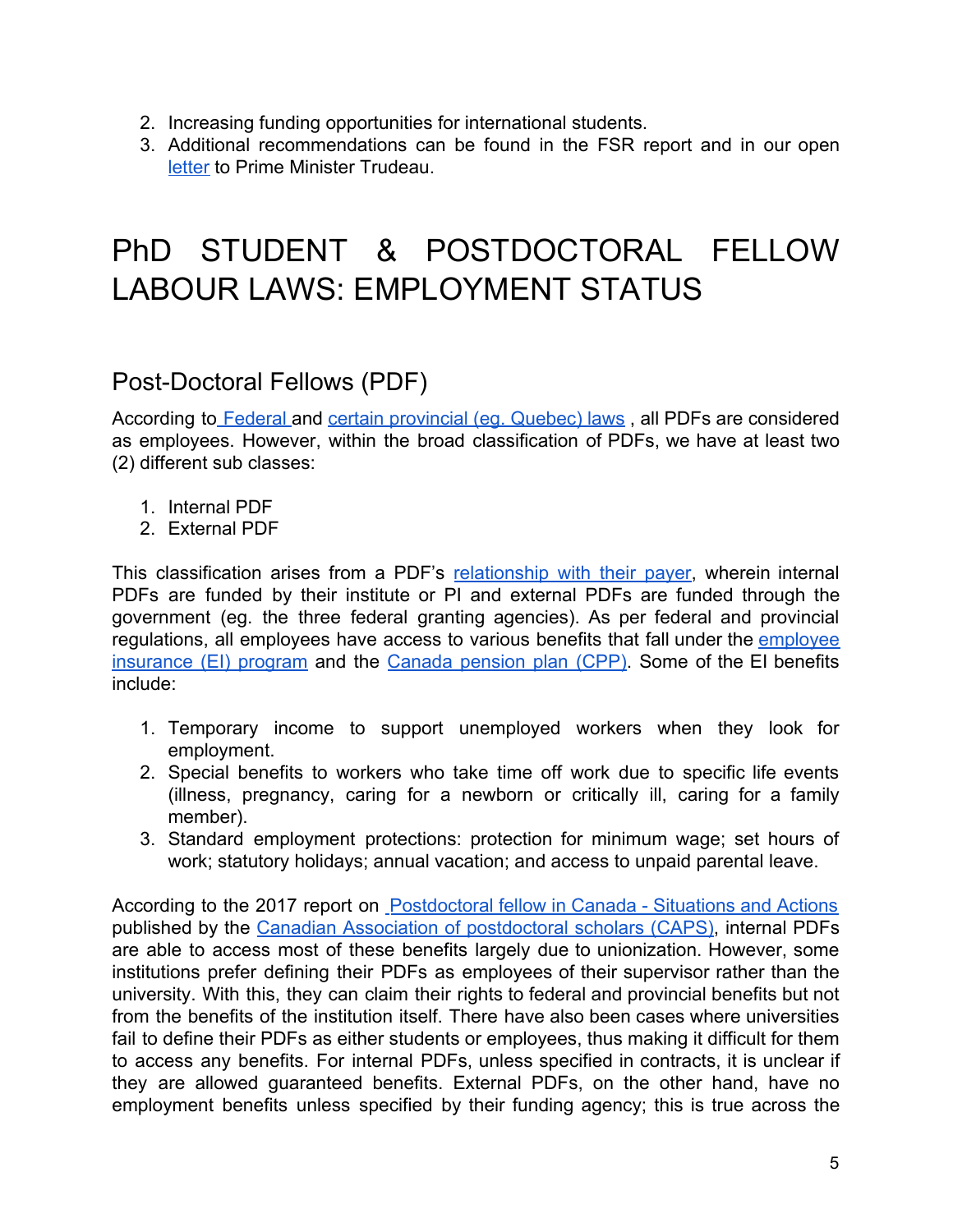whole country, except in Alberta. Moreover, external PDFs are not registered as an employee of their institutions thus making it difficult for them to access institutional benefits.

In the past, CAPS has continuously advocated for [employment](https://www.universityaffairs.ca/opinion/the-black-hole/protection-postdocs-working-canada-employment-insurance-needs-priority/) insurance as a priority for all PDFs. In the proposed [budget](https://budget.gc.ca/2019/docs/plan/chap-01-en.html) for 2019 the Federal government allocated \$37.4M over 5 years and \$8.6M per year to federal granting agencies to expand parental leave coverage from 6 months to 12 months for students and PDFs. Additionally, many *SPECafe* attendees raised the concern that the experience gained during postdoctoral training is not identified as relevant 'work experience'. This is especially difficult for trainees who want to transition out of academia to the private or public sector.

With these concerns and observations, we propose the following recommendations to MPs:

- 1. Ensure that all PDFs are met with EI benefits regardless of status and source of funding.
- 2. Reconsider the status of PDFs upon entering the job market.
- 3. Provide support for PDFs to explore different avenues in academia, private or public sectors by incentivizing Principle Investigators (PIs) to support this effort (See *How to Incentivize Principle [Investigators](#page-10-0) to Invest in Student's Professional [development](#page-10-0)* Section).

#### Doctoral Students

In Canada, a "student" is defined as an individual who is enrolled in a qualifying educational program which provides them formal recognition by way of a title, certificate or award. Under this definition, students are entitled to a scholarship tax exemption on their stipends, as well as access to [institutional](http://www.caps-acsp.ca/wp-content/uploads/2017/10/Postdoctoral-Fellows-in-Canada-Situations-and-Actions.pdf) health plans and other benefits including public [transport](http://www.caps-acsp.ca/wp-content/uploads/2017/10/Postdoctoral-Fellows-in-Canada-Situations-and-Actions.pdf) costs. However, a recurrent concern voiced by doctoral students, and again by *SPECafe* attendees, is the lack of job security upon [graduation,](https://www.theguardian.com/higher-education-network/2015/jul/16/should-phd-students-be-classed-as-employees) low wages, and reduced [benefits.](https://www.theguardian.com/higher-education-network/2015/jul/16/should-phd-students-be-classed-as-employees) This aligns with SPE National Survey on Graduate Student and Postdoc Funding, where 66% of the respondents financially supported themselves through part-time teaching or research assistant positions in addition to their research. Students who engage in teaching-related duties are on rare occasions considered employees, and therefore, eligible to form a union as a university employee with teaching duties. More often than not, students are not classified as employees, therefore, cannot unionize and must rely on postgraduate associations to help advocate for their interests. In Canada, the Canadian [Federation](https://cfs-fcee.ca/) of Students (CFS)<sup>2</sup> has been working to ensure that the student's voice on labour laws is fairly represented. Since its inception CFS has [campaigned for many causes](https://cfs-fcee.ca/about/victories/), including:

<sup>&</sup>lt;sup>2</sup> [CFS has local members](https://cfs-fcee.ca/about/member-locals/) (student unions and associations) from all provinces, except for Quebec.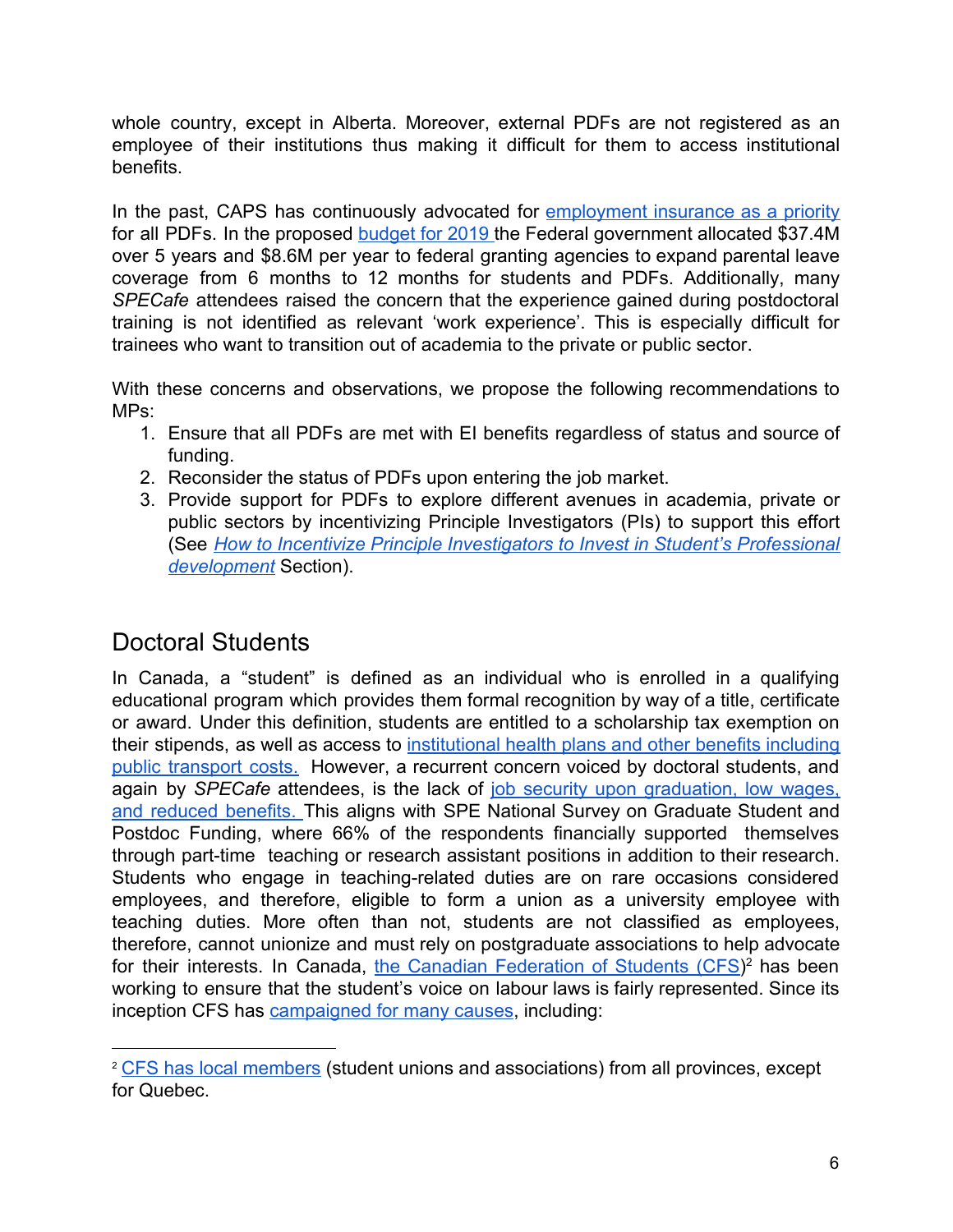- 1. Health care support for the trans student community
- 2. Fairness for International Students
- 3. Reducing tuition fees
- 4. Sexual and gender based violence

Universities with postgraduate student associations often provide many services and benefits outlined in Labor Laws. However, these services and benefits are conditional to the efforts of the student body, and negotiations with the institution. Possible solutions to alleviate these uncertainties and avoiding situations where their rights may be violated is to provide graduate students a sense of ownership regarding their rights and grant them the status of an employee. Student [associations](https://www.sciencemag.org/careers/2018/06/push-graduate-student-unions-signals-deep-structural-shift-academia) in the U.S.A and other countries [around](https://www.timeshighereducation.com/news/phd-students-time-to-make-them-university-employees) the world are reviewing the status of the graduate student. In a landmark move in 2017, the Swedish government granted [employment](https://www.universityworldnews.com/post.php?story=201704201449161) status to almost all national and international PhD students (those with scholarships were exempted). This decision was made, in part, by the advocacy efforts of SULF's [Association](https://sulf.se/) for Doctoral [Candidates](https://sulf.se/). With this new ruling, graduate students can now receive benefits ranging from sick leave, parental leave, pension rights and the right to unionize. While it is unclear to us whether Canada should adopt this model, this provides a clear example of the potential benefits of considering graduate students as employees.

Currently, even with university services and advocacy from student associations, an emerging and troubling issue raised by *SPECafe* participants was the declining mental health of graduate students. Recent studies have shown that there is an [increase](https://www.nature.com/articles/d41586-019-01492-0) in the [incidence](https://www.nature.com/articles/d41586-019-01492-0) of mental illness in graduate students around the world. Students have voiced their concerns about the various stressors such as the pressure to produce, competition, "publish or perish" culture, and the lack of jobs in the labour market as potential factors contributing to poor mental health. In 2012, [presidents](https://www.universityaffairs.ca/opinion/speculative-diction/phd-education-and-mental-health-a-follow-up/) and senior [administrators](https://www.universityaffairs.ca/opinion/speculative-diction/phd-education-and-mental-health-a-follow-up/) from over 36 Canadian institutions met to discuss the roles and responsibilities of universities in assessing and dealing with all aspects of student [mental](https://www.universityaffairs.ca/news/news-article/universities-step-up-mental-health-efforts/) health. Since then various institutions have modified their mental health [programs](https://www.universityaffairs.ca/news/news-article/universities-step-up-mental-health-efforts/) for the students, however, the stigma around the [condition](https://www.sciencemag.org/careers/2017/04/phd-students-face-significant-mental-health-challenges) and the code of [silence that surrounds this crisis is still prevalent.](https://www.sciencemag.org/careers/2017/04/phd-students-face-significant-mental-health-challenges)

*SPECafe* participants also highlighted that there is a greater need to prioritize the professional development of graduate students as Canadian [Universities](https://www.theglobeandmail.com/news/national/education/who-will-hire-all-the-phds-not-canadas-universities/article10976412/) are not in a [position to hire all the PhDs](https://www.theglobeandmail.com/news/national/education/who-will-hire-all-the-phds-not-canadas-universities/article10976412/) that Canada generates.

With these concerns and observations, we propose the following recommendations to MPs:

- 1. Provide ease of access mental health support for students by ensuring that all universities have a system in place to deal with this crisis (Either [outsource](https://www.universityaffairs.ca/news/news-article/outsourcing-mental-health-counselling-slowly-expands-canadian-universities/) [therapy](https://www.universityaffairs.ca/news/news-article/outsourcing-mental-health-counselling-slowly-expands-canadian-universities/) and counselling or have mental health professionals on site to help)
- 2. Increase the minimum wage of graduate students or increase the number of awards granted to national and international students.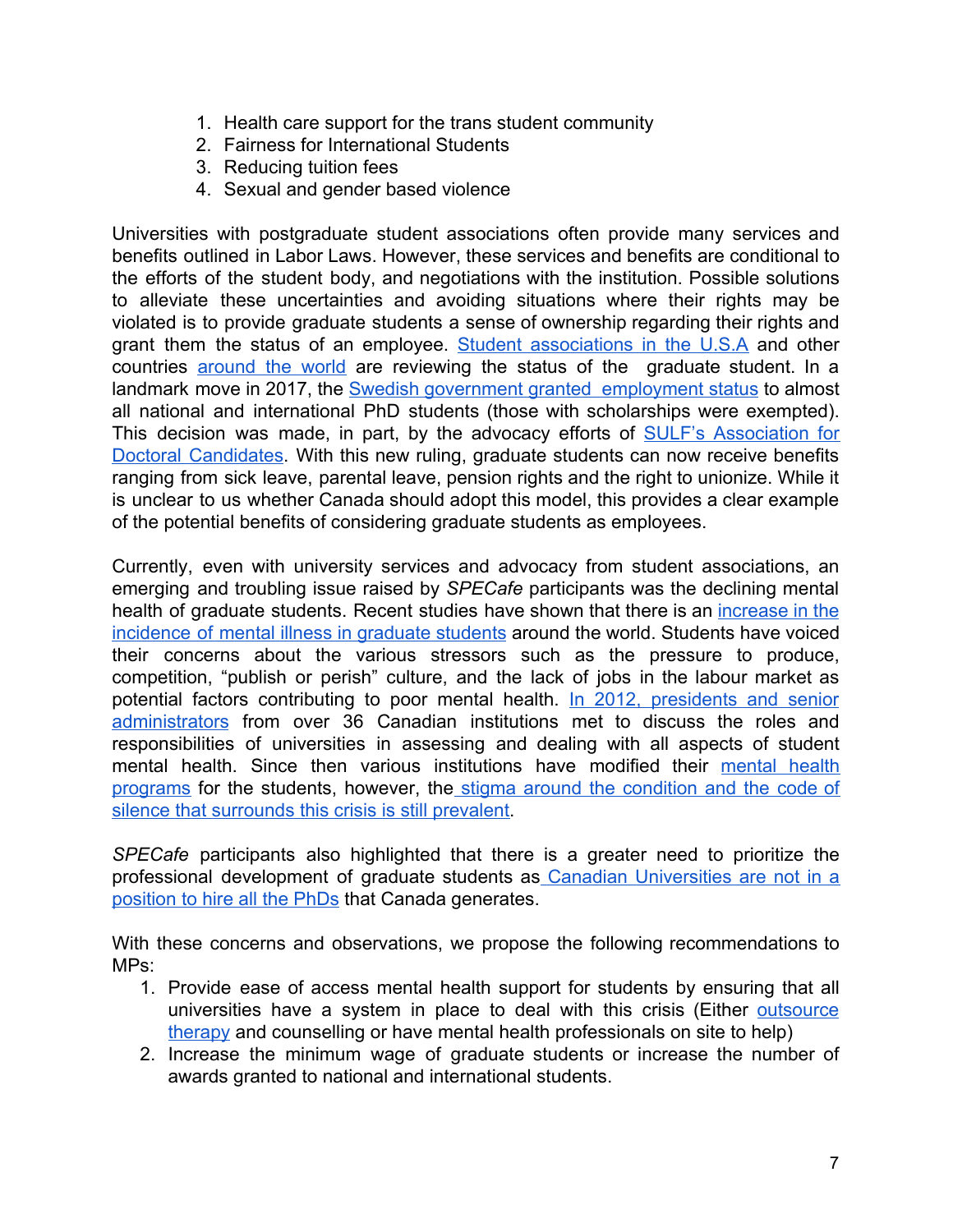Overall, all participants of the *SPECafe* found that clear labour laws are severely lacking for graduate students and PDFs in the areas of employee benefits, funding, and employee rights and responsibilities.

#### PROFESSIONAL DEVELOPMENT

PhD students largely pursue their areas of study to advance their careers in academia; however, in 2015, only 20% of PhD graduates in Canada obtain [tenure-track](https://www.conferenceboard.ca/e-library/abstract.aspx?did=7564) positions at a [post-secondary](https://www.conferenceboard.ca/e-library/abstract.aspx?did=7564) institution. This poses the question: where do the remaining doctoral graduates find employment? Currently, PhD graduates have the lowest unemployment rate in Canada (i.e.,  $4.1\%$  in 2015), suggesting that PhD holders are competitive job candidates in various job markets. For example, [Conference](https://www.conferenceboard.ca/) Board of [Canada](https://www.conferenceboard.ca/) reports that while 6.8% of PhD graduates from health-related programs are employed as full-time university professors, while 63% are employed in the non-academic sector. Across the border, the U.S. National Science [Foundation's](https://www.nsf.gov/statistics/doctoratework/) Biennial Survey of Doctoral [Recipients](https://www.nsf.gov/statistics/doctoratework/) reported an equal distribution of science and engineering PhDs in both the private sector (42%) and educational institutions (43%). Alternatively, doctoral graduates from the humanities, education and the social sciences are more likely to be employed in academia. In 2012, the Canadian [Association](https://cags.ca/) of [Graduate](https://cags.ca/) Studies (CAGS) and the Social Sciences and [Humanities](http://www.sshrc-crsh.gc.ca/home-accueil-eng.aspx) Research Council (SSHRC) [reported](http://www.cags.ca/documents/publications/working/Report%20on%20Graduate%20Student%20Professional%20Development%20%20-%20A%20survey%20with%20recommendations%20FINAL%20Eng.OCT%202012.pdf) that 20-30% of graduates will find employment at colleges and universities in their chosen fields<sup>3</sup>. Transitions into industry are more prevalent in STEM-related disciplines, however, industry related opportunities in the social sciences and humanities (SSH) were found to be more limited.

In order to assess the student perspective of STEM education in Canada, SPE spearheaded a working group of STEM students and experts representing perspectives from academic, government, and private sectors to discuss current challenges and opportunities in Canadian STEM Education. The 2016 SPE "Student [perspective](http://sp-exchange.ca/news/STEM-White-Paper/) of STEM [education](http://sp-exchange.ca/news/STEM-White-Paper/) in Canada - White paper' outlined the concerns faced by STEM students post-graduation including:

- 1. Unawareness of career options, skills, and experience required to develop or communicate qualification for various job markets
- 2. Underdeveloped professional skills and training expected by employers, e.g. communication, autonomy, and the ability to take risks
- 3. Unreliable information to plan an academic path (to evaluate schools, programs, courses, and professors), thus making it difficult to make informed decisions.

Key recommendations from this report included:

<sup>&</sup>lt;sup>3</sup> The future of the [humanities](https://policyoptions.irpp.org/magazines/policyflix/yachnin-yetter/) PhD, Policy Options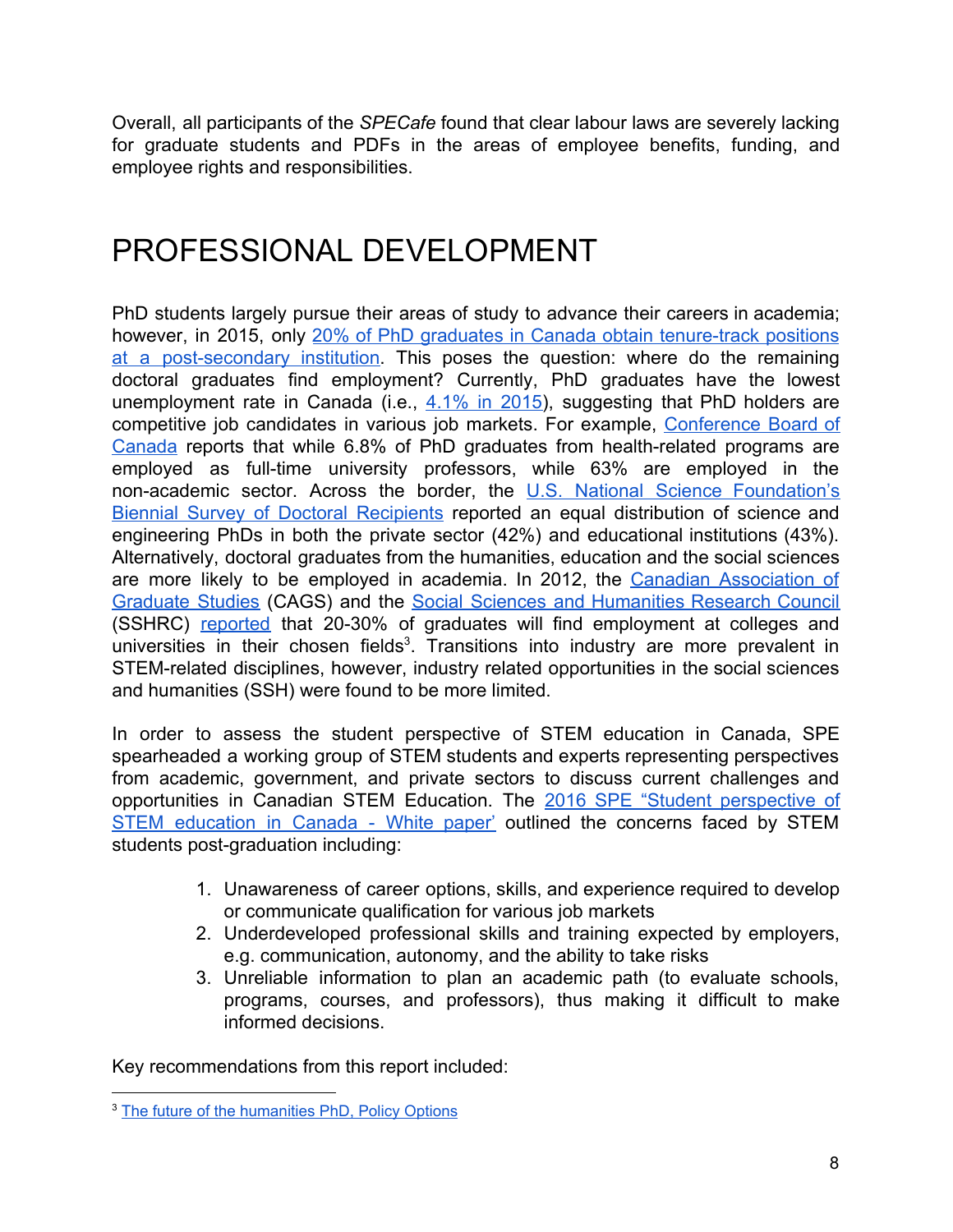- 1. Promote interactivity and interdisciplinarity, to expose STEM students to diverse perspectives for problem-solving
- 2. Increase direct training in the critical skills that employers expect from STEM students
- 3. Foster an early awareness of careers and encourage students to form a career plan
- 4. Develop students' practical skills and professional networks through co-ops / internship programs
- 5. Promote diverse (not only academic) skillsets in graduate and undergraduate scholarship criteria
- 6. Track labour market outcomes of students in a centralized and transparent way, to inform policies and students who could then better evaluate the alignment of their academic and career paths
- 7. Increase teaching support for faculty, to allow more focus on research and mentorship

*SPECafe* attendees unanimously expressed that doctoral training should involve professional development and opportunities to cultivate transferable and practical skills that can be applied in the job market. In support, the 2018-2019 SPE [National](https://www.theglobeandmail.com/opinion/article-to-cultivate-a-new-culture-of-science-canada-must-invest-in-research/) Survey for [Graduate](https://www.theglobeandmail.com/opinion/article-to-cultivate-a-new-culture-of-science-canada-must-invest-in-research/) Students and Postdoc funding identified that 82% of students placed a high value for outreach/engagement activities and that such efforts should be considered while reviewing funding applications. Additionally, 62% of respondents feel that scholarships and fellowships should be used to prepare trainees for diverse careers. Currently, professional skills development is not considered a priority throughout doctoral training, nor is it actively encouraged. Moreover, pursuing alternative sources of professional training proves to be difficult as most students juggle their research priorities, program requirements, and PI expectations. Participants have also noted that too often, students recognize late in their academic career that a tenure-track position may not be a realistic option, and face challenges in transitioning to the non-academic sector. This includes barriers such as the lack of awareness and exposure to the current job market and the underdeveloped professional networks outside of academia.

Canada has the highest rate of tertiary education within the Organization for Economic Cooperation and Development (OECD) and among the highest rates of university completion<sup>4</sup>. Moreover, in OECD countries, it has been shown that there is a correlation between productivity and the proportion of a country's population holding PhD degrees. Today, various stakeholders (academia, private/public sector, NGOs) are recognizing that doctoral graduates and PDFs are highly trained, skilled, talented, and critical to the Canadian economy. More action is now being taken by stakeholders to better prepare doctoral graduates for the workforce and remedy this so-called "skills gap". For example, the Council of Canadian [Academies](https://cca-reports.ca/) (CCA) has taken the initiative to appoint

<sup>4</sup> Science & Policy Exchange Student perspective of STEM education in Canada - White paper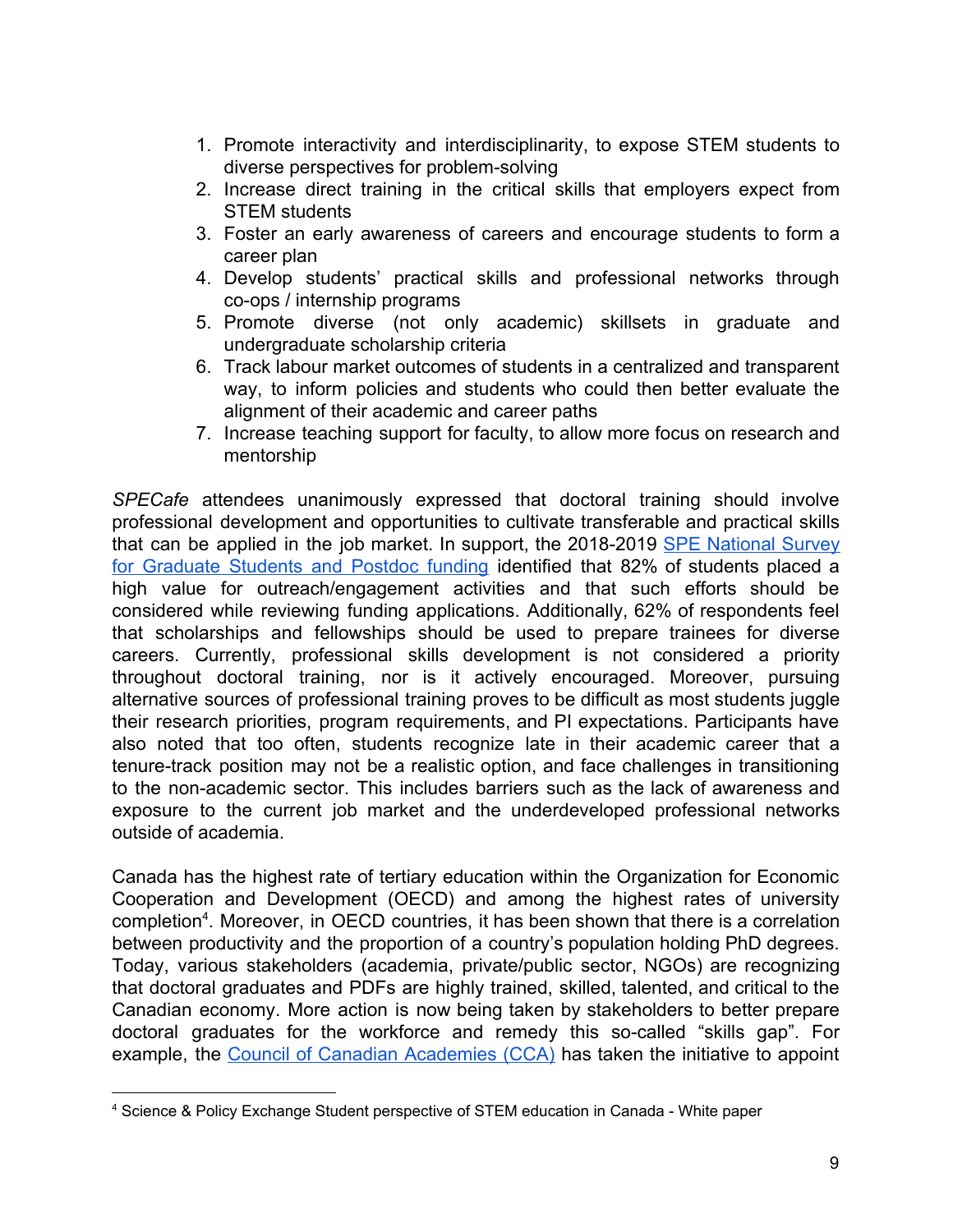an [expert](https://cca-reports.ca/cca-appoints-an-expert-panel-on-the-labour-market-transition-of-phd-graduates/) panel to address issues related to the main challenges that PhD students in Canada face in transitioning to the labour market. Additionally, the recent [Research](https://rc-rc.ca/) [Canada](https://rc-rc.ca/) meeting, *The Future of Health Research in Canada: The Student [Perspective](https://rc-rc.ca/student-perspective-luncheon/)* with the Parliamentary Health Research Caucus was a positive step in starting the dialogue between researchers, students, and policymakers regarding labour market disparities observed for PhDs and PDFs.

#### <span id="page-10-0"></span>How to incentivize Principle Investigators (PIs) to invest in a student's professional development:

It was clear that *SPECafe* attendees value their education and research. However, many felt that the current training environment is narrowly focused on an [apprenticeship](https://policyoptions.irpp.org/magazines/march-2019/were-missing-a-potent-plan-to-train-the-next-generation-of-researchers/) [model](https://policyoptions.irpp.org/magazines/march-2019/were-missing-a-potent-plan-to-train-the-next-generation-of-researchers/) that is limited to academia and is not conducive to developing competencies in professional and communication skills. Many trainees view this apprenticeship model to be outdated as it does not meet the needs of the growing proportion of trainees looking for alternative opportunities outside academia. (For more detail and recommendations to improve this model see Op-Ed by [Dr. Lisa Young](https://policyoptions.irpp.org/magazines/march-2019/were-missing-a-potent-plan-to-train-the-next-generation-of-researchers/) via Policy Options).

Under the current funding assessment model, a PI's success in grant competitions is dependent on the productivity of his/her research team. As a result, the "publish or perish" culture has become rampant in academia, placing pressure on trainees to produce while sacrificing opportunities for professional development. Additionally, a report by The Conference Board of Canada found that many professors are [disconnected](https://www.theglobeandmail.com/news/national/study-finds-gap-between-university-students-facultys-perception-of-educations-economic-value/article38081541/) from how difficult students find the labour market. Four-fifths of students consider competition in the job market as a major source of stress, while only one-third of faculty and counsellors think competition is challenging. Moreover, only 50% of professors surveyed were aware of their limitations and acknowledged that they were not well equipped to offer career advice.

At this time, there is no effective strategy that incentivizes trainees and PIs to integrate professional development programming to their academic training and career planning. Therefore, a strategy proposed by *SPECafe* attendees was to build professional development opportunities within the funding assessment model that hold trainees and PIs accountable. Metrics would include the number or quality of professional development initiatives pursued or completed by trainees. Another avenue that has been more widely implemented across PhD programs is the Individual Development Plan (IDP). The IDP is a planning document that identifies an individual's goals and objectives and can be used as a tool to encourage the iterative process of reflection, defining goals, setting specific objectives, and taking action. Ultimately, the IDP is meant to encourage students to engage in impact goal attainment. For example, at McGill University, the myPaths Individual [Development](https://www.mcgill.ca/caps/files/caps/caps_idp.pdf) Plan was implemented in 2016-2017 as McGill University's [commitment](https://www.mcgill.ca/gps/students/idp) to expand career-enhancing professional skills of graduate students.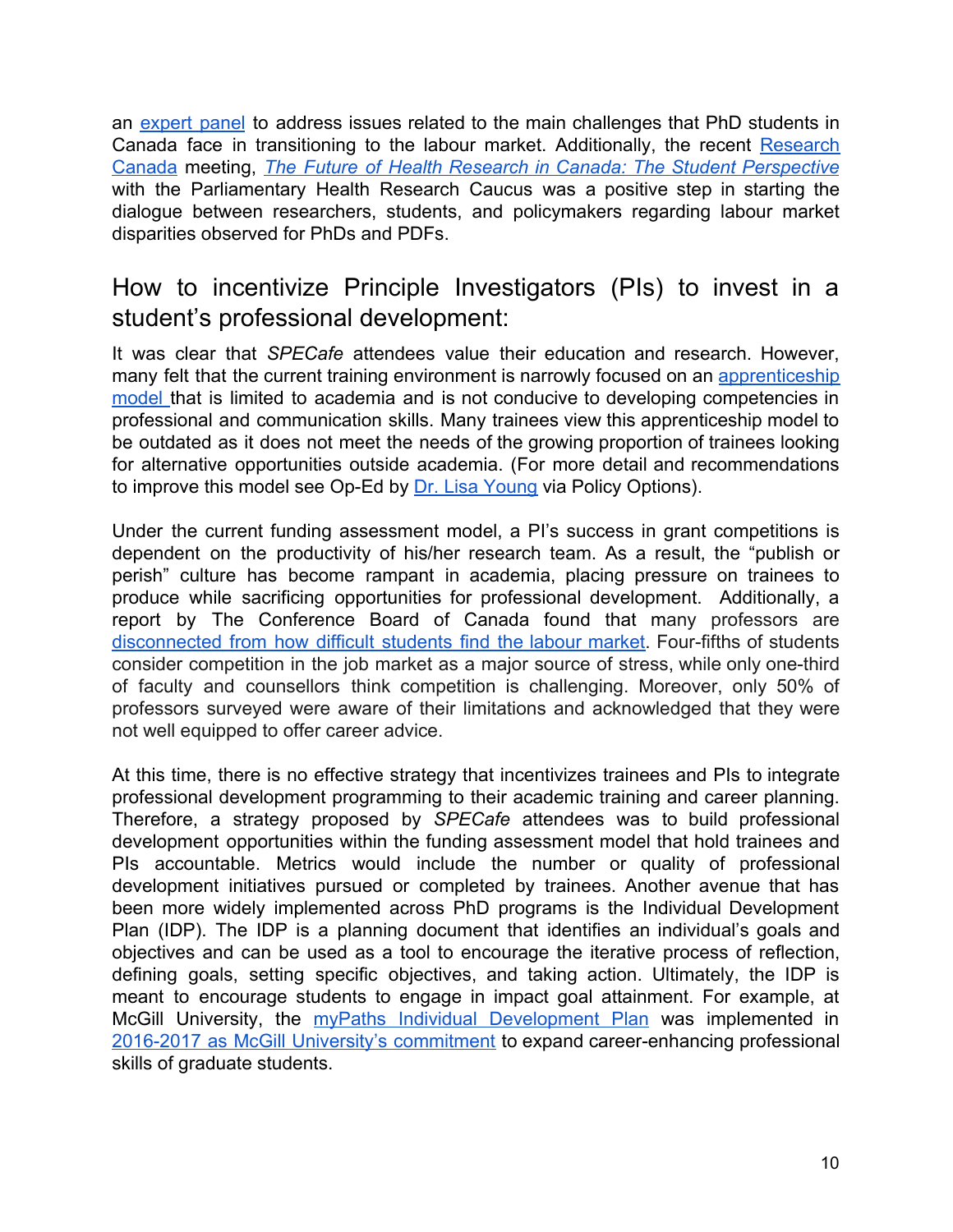The [Conference](https://www.conferenceboard.ca/) Board of Canada reports that post-secondary institutions are now implementing initiatives that focuses on graduate professional skills development. This has the potential to ease career transitions for PhDs. The [report](https://www.conferenceboard.ca/e-library/abstract.aspx?did=7564) suggests that such initiatives can be classified into three broad categories:

- 1. Supplementary initiatives: Voluntary workshops, seminars and online resources that are offered in addition to PhD programs.
- 2. Immersive initiatives: Voluntary programs that allow students to undertake immersive, experiential learning opportunities, such as internships, to develop and apply skills in a non-academic environment.
- 3. Transformative initiatives: Initiatives or proposals to restructure PhD programs to include integrated professional development training.

Based on these skill-based initiatives, we propose the following recommendations to MPs:

- 1. Increased institution support and funding for transformative initiatives. Incentivize institutions to implement and integrate supplementary and immersive initiatives in PhD curriculums including IDPs.
- 2. Early exposure to and networking opportunities of diverse career paths.
- 3. Increased number and integration of national, provincial, or institution specific immersive initiatives for PhD programming including Mitacs, Government of Canada Natural Resources Canada Post-Doctoral Fellowships, and the John Molson School of Business Life Sciences Entrepreneurial Program.
- 4. Open dialogue and communication between PIs, post-secondary institutions, government, NGOs, employers, and other stakeholders regarding employability of PhD graduates and adapt training/education programs to the evolving job market.

# ADVOCACY METHODS

In 2019, The Canadian Alliance of Student [Associations](https://www.casa-acae.com/) (CASA) published the [results](https://d3n8a8pro7vhmx.cloudfront.net/casaacae/pages/3048/attachments/original/1560861077/The_Student_Vote.pdf?1560861077) of a comprehensive online survey with 1,000 Canadian students aged 18 to 25. For the upcoming federal election, individuals born between 1980-2000 will represent 37% (8.5 million) of the electorate, of which 1.8 million are currently postsecondary students. Ninety-six percent of students report that it is important to vote, and 93% plan on voting in the 2019 federal election. In summary, students listed the top five priorities to include:

- 1. Creating good job opportunities for young Canadians
- 2. Making college and university more affordable
- 3. Dealing with climate change and the environment
- 4. Making housing more affordable
- 5. Improving Canada's health care system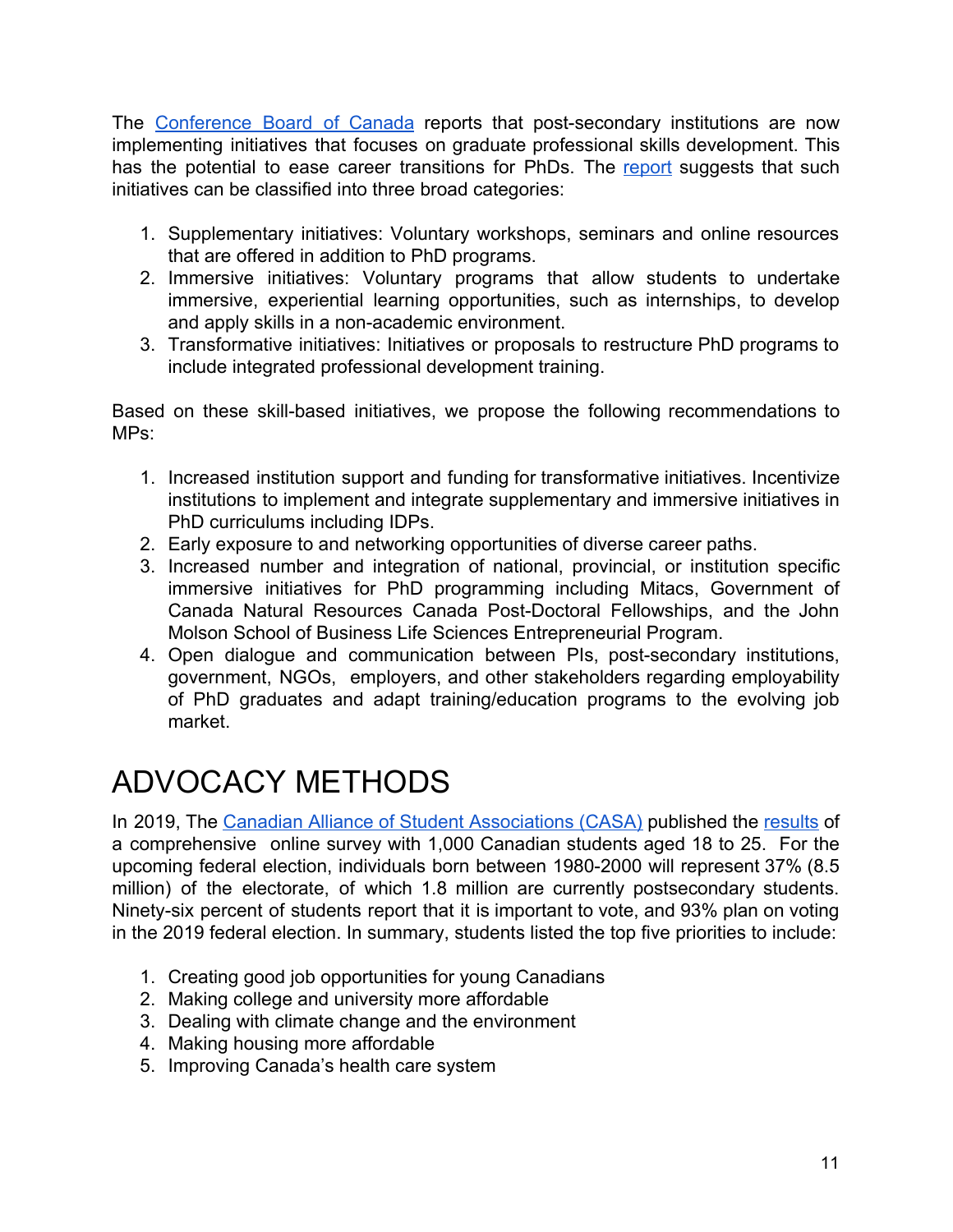Altogether, these results suggest that Canadian students are not apathetic and are active and engaged individuals who are aware of the current political climate in Canada. This was also reflected by *SPECafe* participants. To advocate for the above recommendations, participants of the *SPECafe* proposed the following methods:

- 1. **Bringing attention to issues through local media and events.** This can be done in the form of petitions, op-ed articles, social media outreach or local community events.
- 2. **Collaborating with advocacy groups.** University networks offer a rich ecosystem of thought leaders for which students can form coalitions to advocate for their causes. Furthermore, there exist non-profit science policy, communication and advocacy groups that can help students vocalize their requests such as the *CSPC*, *Broad Science*, *Science Borealis* and *INGSA*. Students can also participate in internships and programs that integrate scientists in policy making.
- 3. **Communicating directly with policy makers.** This can be done by writing a letter, calling, emailing, or scheduling an in-person meeting with policy makers. When organizing local events, inviting policy makers is also an impactful way to be heard.
- 4. **Engaging through Social Media.** Using platforms such as [Instagram,](http://www.fromthelabbench.com/from-the-lab-bench-science-blog/2018/3/25/why-we-scientists-do-instagram) [Facebook](https://journals.plos.org/plosbiology/article?id=10.1371/journal.pbio.2002020) or Twitter have proven successful in the past to advocate for campaigns including [#Students4TheReport,](https://twitter.com/hashtag/students4thereport?lang=en) [#Scienceadvocacy,](https://twitter.com/hashtag/ScienceAdvocacy?src=hash) or [#MarchForScience.](https://twitter.com/hashtag/MarchForScience?src=hash) More information on how to effectively communicate an[d](https://twitter.com/hashtag/ScienceAdvocacy?src=hash) advocate for issues using social media can be found here:
	- a. [Using Social Media to Advocate for Science](https://medium.com/marchforscience-blog/using-social-media-to-advocate-for-science-c152ec780729)
	- b. [The Science of Science Advocacy](https://www.the-scientist.com/news-opinion/the-science-of-science-advocacy-31850)
	- c. [What early-career researchers can do to advocate for science](https://www.sciencemag.org/careers/2017/02/what-early-career-researchers-can-do-advocate-science)

When communicating with policy makers, we offer the following recommendations:

- 1. Clearly state the purpose of communication.
- 2. Clearly state the desired call to action.
- 3. Present your issue in a relatable manner. To this effect, personal stories and metaphors are effective methods to connect with policy makers.
- 4. Invite policy makers to local events. Policy makers can be swayed if they can feel the effects of the issue. This can be expressed in large communal gatherings rallying behind issues. Inviting them to workplaces (labs e.g.) can also display the effectiveness of investments in academic research.
- 5. Re-establish communications. Policy makers receive requests from many stakeholders and therefore it is important to keep insisting on issues.

Finally, to advocate for science in the upcoming 2019 Canadian federal election, you can participate in the [#VoteScience](https://www.votescience.ca/) campaign supported Science & Policy Exchange, Evidence for Democracy, the Toronto Science Policy Network, and other groups! Through the web portal, you can find out about events near you, send a message to